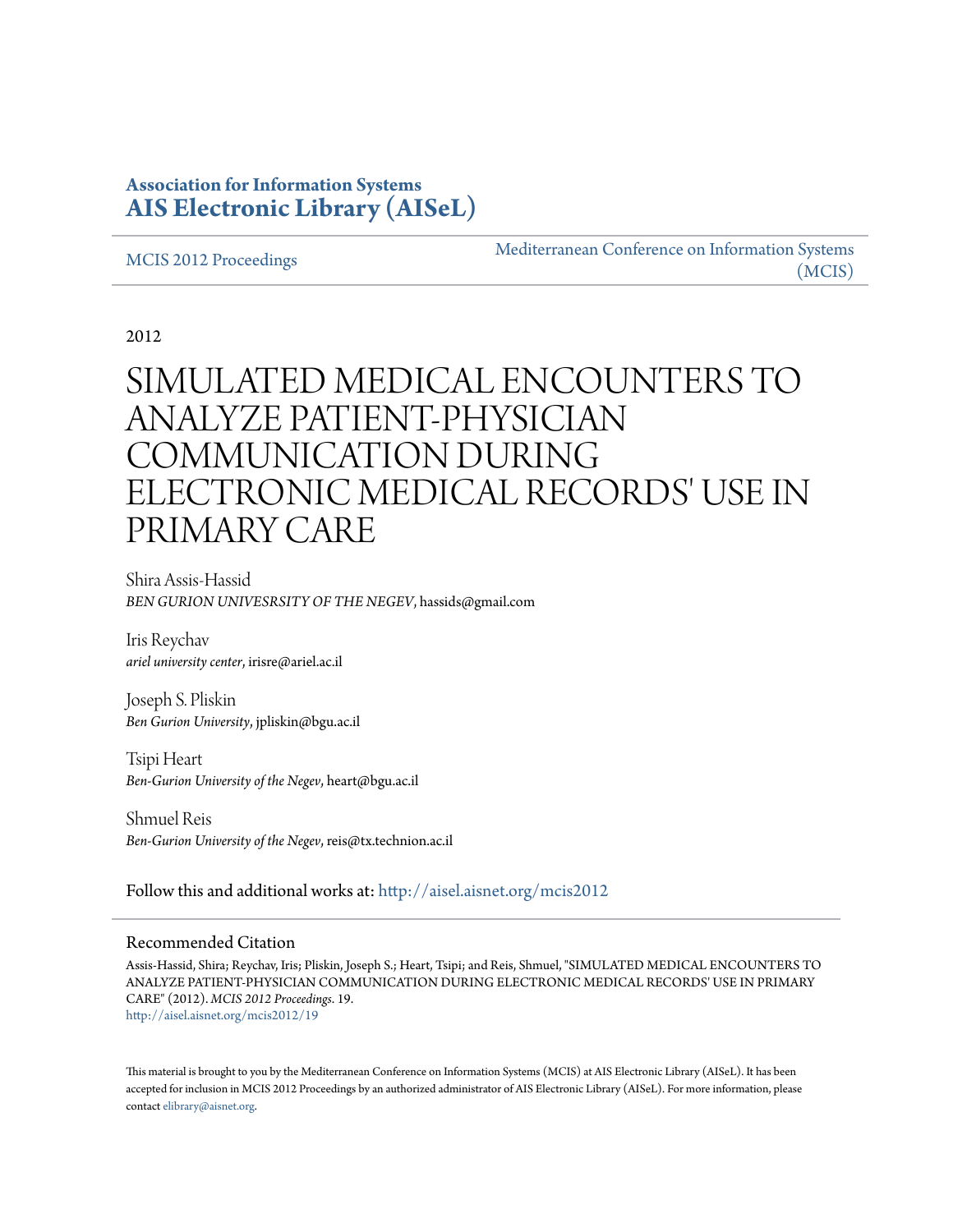# SIMULATED MEDICAL ENCOUNTERS TO ANALYZE PATIENT-PHYSICIAN COMMUNICATION DURING ELECTRONIC MEDICAL RECORDS' USE IN PRIMARY CARE

- Assis-Hassid, Shiri, Department of Industrial Engineering and Management, Ben-Gurion University of the Negev, Israel, assiss@bgu.ac.il
- Reychav, Iris, Department of Industrial Engineering and Management, Ariel University Center, Israel, irisre@ariel.ac.il
- Pliskin, Joseph S., Department of Industrial Engineering and Management, Department of Health Systems Management, Ben-Gurion University of the Negev, Israel, [jpliskin@bgu.ac.il](mailto:jpliskin@bgu.ac.il)
- Reis, Shmuel, Bar-Ilan University Faculty of medicine in the galilee, Safed, Israel and Misgav Health center, Clalit Health Services , Haifa & Western Galilee district, Israel
- Heart, Tsipi, Department of Industrial Engineering and Management, Ben-Gurion University of the Negev, Israel, [heart@bgu.ac.il](mailto:heart@bgu.ac.il)

#### Research in Progress

#### Abstract

*The implications of the patient-physician relationship and communication on healthcare quality have been widely discussed in previous research. Communication has been characterized as one of the most powerful, encompassing, and versatile instruments available to the physician and it has been suggested that good patient-physician communication can improve healthcare outcomes.* 

*The incorporation of Electronic Medical Records (EMRs) in primary care provides an opportunity for improving healthcare services and quality of care. EMRs have, without a doubt, transformed the dynamics of the medical encounter. Implications of EMRs on the patient-physician communication, and thus on healthcare quality, have not yet reached a full understanding. Existing physician communication skills assessment tools do not take into account the physician's need to divert his/her attention from the patient to the computer, and vise versa. One such tool is the SEGUE.*

*This research-in-progress paper aims to describe the preliminary steps taken to assess the adequacy of the existing SEGUE tool in evaluating physicians' communication skills in a computerized environment based on simulated medical encounters. Assuming that the existing SEGUE tool does not capture the new dynamics of the medical encounter; we suggest that it should be enhanced to include best-practices for physicians' EMR use while maintaining effective communication with patients. We intend to develop a set of items which reflect recommendations for EMR use aimed at maintaining effective communication with the patient. These new items will be formulated based on an extant literature review and experts panel, and will eventually be incorporated into the existing SEGUE tool to provide a comprehensive tool for analyzing physicians' communication skills in the computerized clinic.* 

*Keywords: Electronic Medical Record, Patient-Physician Communication, Simulations, Patient-Centered Care, Primary Care, Healthcare.*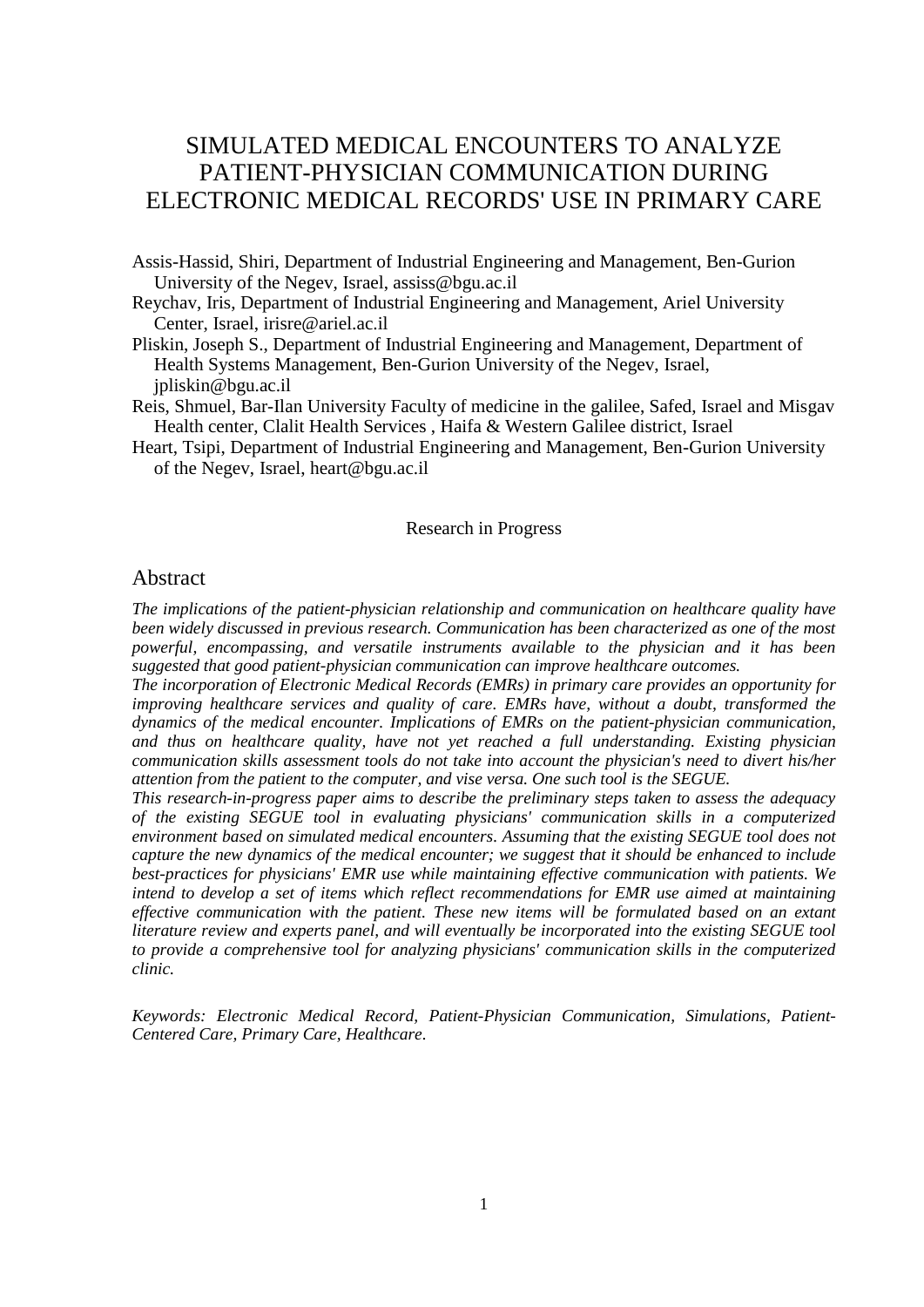## **1 INTRODUCTION**

Thousands of medical interactions have been studied to elucidate the key 'ingredients' of good consultations, one that leads to optimal medical results. Increasingly, researchers have adopted the concept of 'patient-centered care' as an antecedent of good quality consulting. This, however, entails effective physician-patient communication (Mead et al., 2002), namely, the primary care physician, or GP, has to develop such capabilities that will facilitate formation of effective physician-patient communication during the usually brief medical encounter at the primary care clinic. Consequently, this subject has been included as part of physicians' education in most medical schools.

In the last decade, most healthcare policy makers believe that physicians should use electronic medical record (EMR) systems instead of paper based records, yet adoption pace has not met expectations. In fact, recent studies showed that less than 30% of physicians in the U.S. use EMRs to some extent, and even fewer use comprehensive systems (Bates, et al., 2003; DesRoches, et al., 2008). Questions pertaining to reasons hindering EMR adoption in general and in primary care in particular have been raised. Among barriers to adoption is the notion that the EMR may hinder the physician-patient relationship during the medical encounter.

A large variety of physicians' communication skills assessment tools and methods have been developed and identified in the literature (Cox, Irby, & Epstein, 2007; Schirmer et al., 2005), and though these tools aim to optimize the capabilities of medical students and practitioners by providing motivation and direction for future learning, none of them has been modified to allow physicians' communication skills assessment in the computerized primary care clinic. One of the most widely used structure for physicians' communication skills teaching and assessment in North America is the SEGUE framework and assessment tool, provided by Makoul (2001). The SEGUE assessment tool is a checklist of communication tasks that should be carried out by physicians throughout the different stages of the medical encounter.

This research in progress paper aims to describe the preliminary steps taken to assess the adequacy of the SEGUE tool in evaluating physicians' communication skills in a computerized environment based on simulated medical encounters. Since the SEGUE tool was developed without addressing issues related to establishing physician-patient communication during computer user, we expect that this initial analysis will provide evidence for the need to develop a complementary or updated assessment tool.

We next bring a brief background description and then describe the methods employed to prepare for data analysis. We conclude by stating the expected results and contribution of this stage of the study.

### **2 BACKGROUND**

#### **2.1 The Concept of Patient Centered Care**

Medical care requires effective patient-physician communication (Mead, et al. 2002). Thousands of medical interactions have been studied to elucidate the key 'ingredients' of good consultations and effective patient-physician communication. Increasingly, researchers have adopted the concept of 'patient-centered care' as an indicator of good quality consulting. The concept of patient centeredness has received numerous definitions: Balint (1961) defines patient-centered medicine in cognitive terms, as understanding the patient as a unique human being; McWhinney (1989) narrows the concept from understanding the patient to understanding the patient's experience of the illness. Hall & Dornan (1988) provide a framework linking physicians' communication behaviors during the medical encounter with patient outcomes.

The concept of patient centeredness has evolved from the bio-psychosocial model (Engel, 1977; Engel, 1980) which places suffering, disease and illness in the broad context of biological,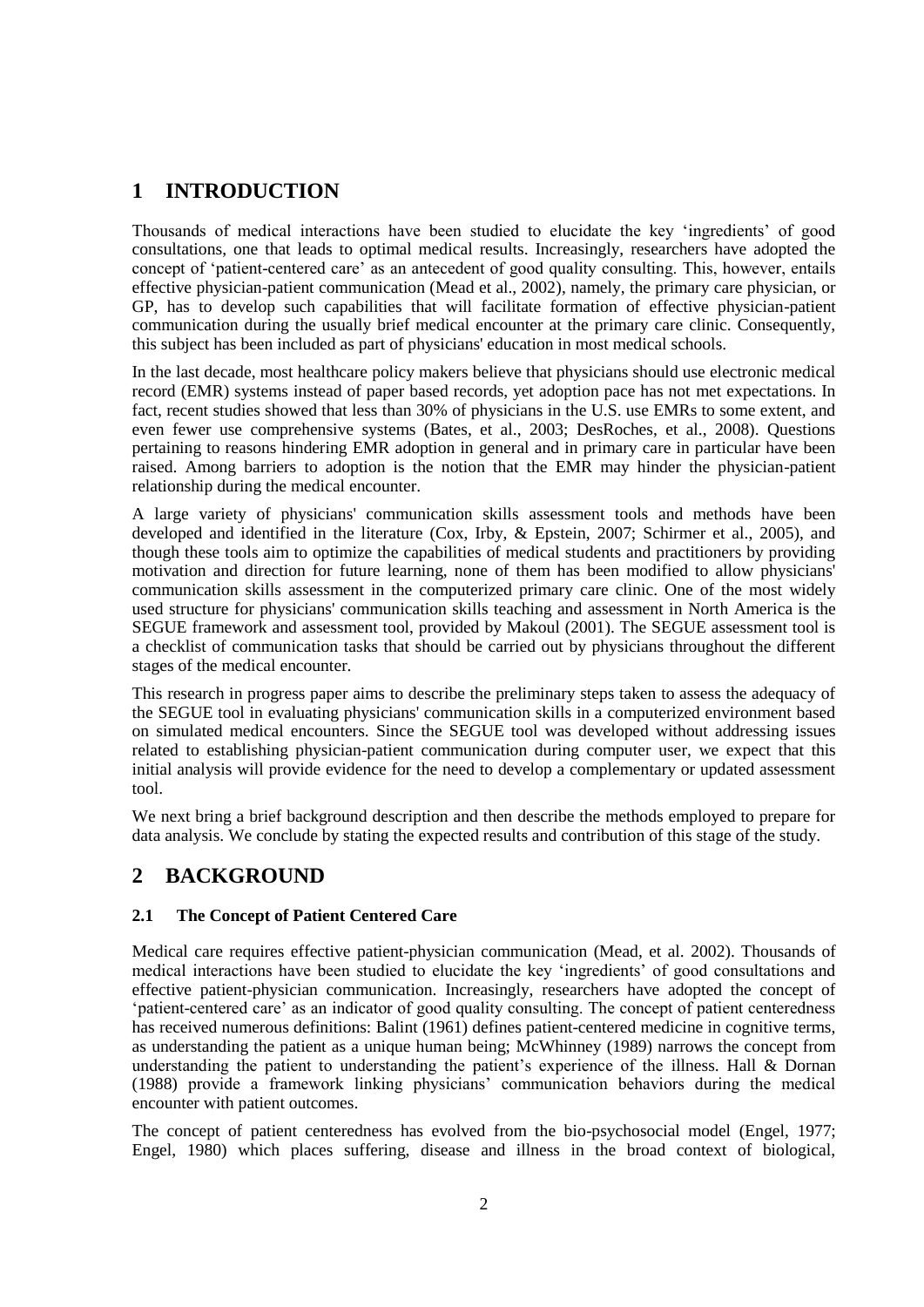psychological and social dimensions. In practice, according to the model, physicians need to process information that is provided to them by patients in both a biomedical and a psychosocial context. According to the model suggested by Engel (1977), physicians need to "listen with both ears," that is, symbolically assigning one ear to receive biomedical and the other ear to receive psychosocial information, for example by being attentive to the stories patients tell, nuances of the patient's body position, and facial expressions ( Epstein et al. ,1993).

Even though the concept of patient centeredness dates back to the 1960's, medical schools still place much more emphasis on aspects concerning scientific medical knowledge (Cox et al., 2006) as opposed to skills required for enhancing patient centeredness such as: empathy, compassion and integrity (Khan et a, 2011). One of the possible tools that can be used in medical schools in order to enhance such skills is simulation since it has been found that there is a correlation between the use of simulations and effective learning (Issenberg et al., 2005). The use of simulations in medical education dates back centuries (Khan et al., 2011). In the last two decades the art and science of simulation has progressed rapidly in both technological and educational techniques (Khan et al., 2011). Since the use of Electronic Medical Records (EMRs) is continuously increasing and as a result, changing the communication dynamics between physician and patient, it is important to consider and pay greater attention to using simulations as a learning tool for constantly improving physicians' communication skills during EMR use. In addition to simulations as a learning tool, there is a need for a complementary scoring tool that can be used to analyze simulations of patient-physician communication during EMR use in order to provide effective feedback. Without proper debriefing or feedback, simulations will not result in improved performance (Welke et al., 2009).

#### **2.2 The Role of Patient-Physician Communication in Primary Care**

Patient-physician communication has been demonstrated to have important effects on medical care by increasing patient adherence to physician recommendations, improving rapport between patient and physician, and maintaining better information disclosure (Frankel et al., 2005; McGrath et al., 2007). Acknowledging this, medical research and practice have established guidelines related to physician skills and recommended communication behaviors that should be carried out during the medical encounter. For example: the *three function model* developed (Bird & Cohen-Cole, 1990; Epstein et al., 1993). The model highlights three core functions of the interaction between physician and patient (Gathering data to understand the patient; development of rapport and responding to the patient's emotions; and patient education and behavioral management), and stresses that the conduct of the medical interview is critical for optimizing biological outcomes as well as psychological outcomes and social well-being. Frankel & Stein (1999) stress that "medical interviewing is the foundation of medical care and is the clinician's most important activity" (p.79). They offer an approach to the medical interview called "the four habits model", whereas habits are in fact ways of thinking and acting during the medical encounter. The four habits are: invest in the beginning; elicit the patient's perspective; demonstrate empathy; and invest in the end. Makoul (2001) offers an additional perspective on the communication skills involved in the medical interview process. Makoul divides the encounter into five stages: set the stage, elicit information, give information, understand the patient's perspective and end the encounter. Each stage requires different communication skills from the physician in order to reach certain outcomes such as rapport between physician and patient. These practices have even matured to medical education programs and measurement tools by which physicians' communication skills can be evaluated based on behaviors observed during the encounter in the clinic (Epstein & Hundert, 2002; Leung, 2002; Makoul, 2001). Assessment methods include written exercises, assessments by supervising clinicians, clinical simulations and multisource ('360 degree') assessments. Each method consists of a variety of tools that may be applied. For example: short-answer questions, global ratings, simulations, checklists, peer-assessments, self-assessments and many more (Cox, et al., 2007).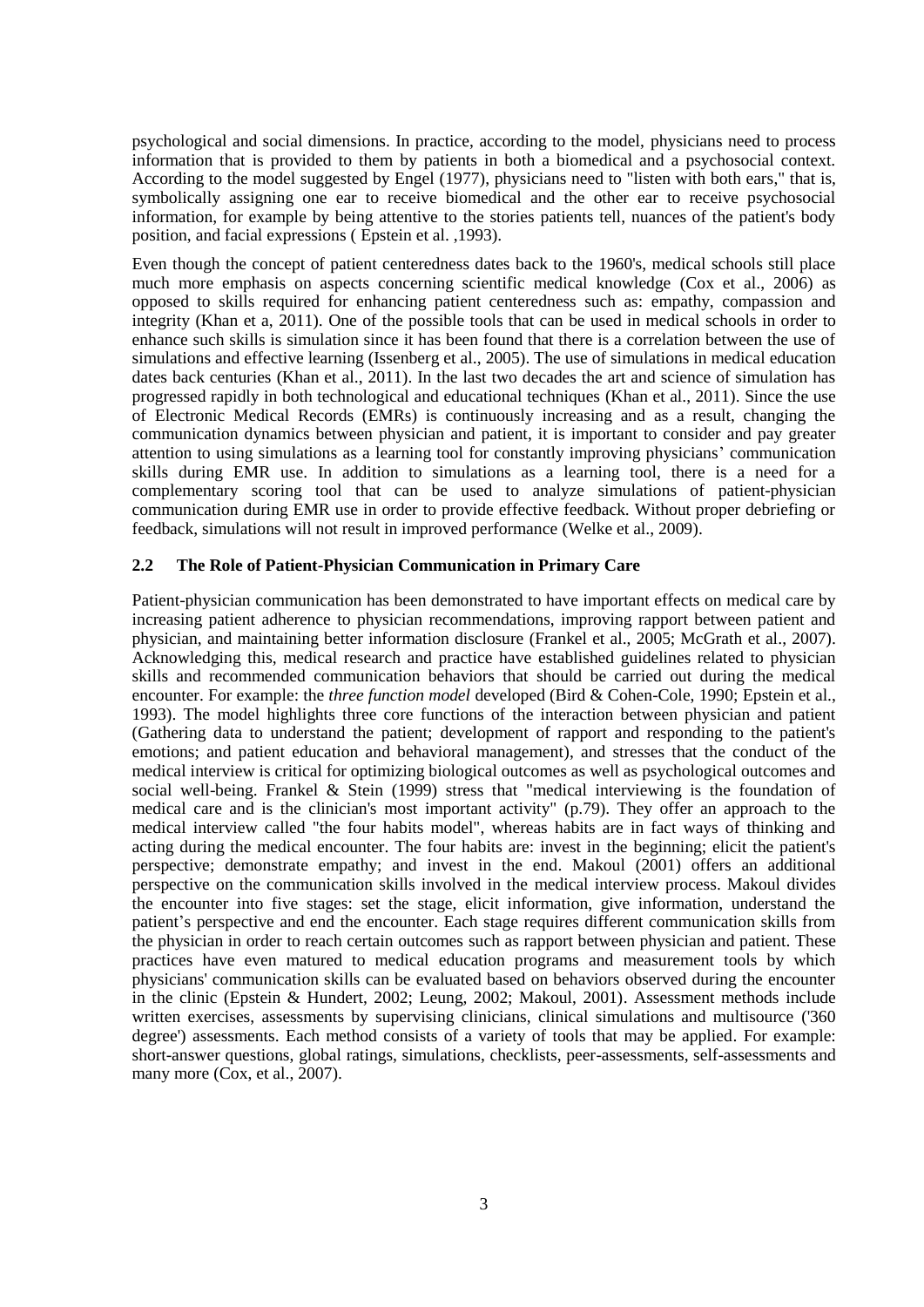#### **2.3 Electronic Medical Records in Primary Care**

The EMR is defined as a computer system for storing, organizing and retrieving information about patients (McGrath et al., 2007). EMRs typically include a problem list, medication list, allergy list, notes, health maintenance, information and results retrieval (laboratory, radiology and other test results) as well as prescribing tools (Bates & Gawande, 2003; Bates et al., 2003; Jha et al., 2009; Jha et al., 2009; Ludwick & Doucette, 2009). The incorporation of EMRs into healthcare has, without a doubt, altered the traditional patient-physician relationship (Assis-Hassid, et al., 2012- to be released)

#### *2.3.1 EMRs Transforming Dyadic Relationships into Triadic Ones*

Most of the research and teaching of patient centered communication has assumed that the relationship between physician and patient is purely dyadic. However, since the introduction of the EMR into the clinical procedure, the computer is obviously playing a more significant and visible role that has turned this relationship into a triadic one (Pearce et al., 2008).

Empirical studies of EMR use through direct observation have provided insight into the EMR's effect on the patient-physician communication dynamics. An early study conducted by Greatbatch et al., (1995) videotaped physicians' early adapting to EMR use. Physicians' behavior was described as 'preoccupied' with attention largely focused on the computer monitor and only occasionally on the patient. In addition, they found that the visits were characterized by long periods of silence and minimal verbal engagement with patients. Patel et al., (2002) observed physicians with different expertise levels of EMR use and found that less experienced physicians were strongly influenced by the order and organization of the information presented by the EMR on screen when asking the patient questions and entering data. The more experienced physicians showed greater flexibility in their interviewing style by moving back and forth between sections of the EMR. According to Shachak & Reis (2009), the EMR had a positive impact on information related tasks (e.g., gathering patient information, understanding the patient) and information exchange (the first function of the medical interview). However, the EMR was found to have a negative impact on the second function of the medical interview and on establishing rapport with patients. There is indication that the EMR organizes the encounter around data gathering demands rather than on the patient's narrative. Shachak & Reis (2009) suggest that physicians rarely used the computer for the third function of the medical interview (patient education and behavioral management).

#### *2.3.2 Patient-Physician Communication Patterns during EMR Use*

An observational study conducted by Booth et al., (2004), describes three distinct patterns or styles of EMR use by physicians: the first, the *controlling style* – the physician directs the patient not to interrupt during computer use; the second, the *responsive style* – the physician uses gaps in the conversation to glance at the computer screen and the third, *the ignoring style* – the physician is so occupied with using the computer that he or she ignores the patient's comments. Patel et al. (2002) argue that without focused training, the demands of the computer and patient interaction may result in cognitive overload with consequences for both computer use and attentiveness to patients.

Makoul et al., (2001) directly compared the communication patterns of physicians in the same clinic that used either EMRs or paper charts. Similar to the findings of Shachak & Reis(2009), they found that EMR use strengthened the physician's ability to complete information-related tasks but reduced the physician's attention to patient centered aspects of patient communication. Margalit et al., (2006) extended the previous studies by capturing patterns of verbal communication and non-verbal communication such as eye contact, head nods, smiling and leaning forward. They also documented indicators of computer use. For example: the number of seconds the physician gazed at the computer screen and levels of active keyboarding. The research results show a significant relationship between computer use and physician behavior of data gathering, patient education and counseling functions. Patient disclosure of biomedical information to the physician was positively related to levels of physician keyboarding. Interestingly, it was found that screen gaze was inversely related to the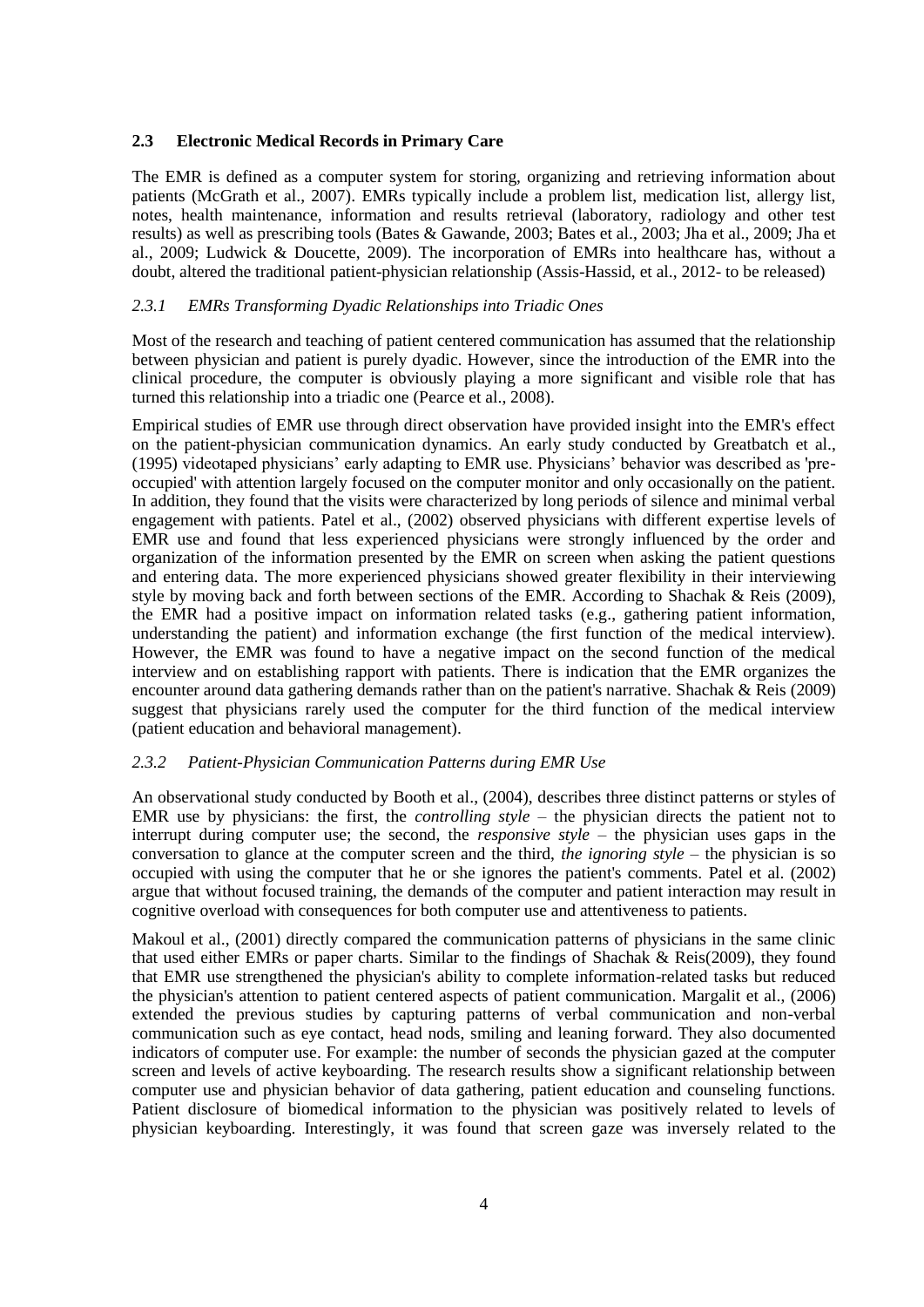physician's use of psychosocial questions. Emotional exchange (empathy, concern, reassurance) appeared lessened with screen gaze.

#### *2.3.3 Benefits of EMR Use in Primary Care*

The motivation to use computerized information systems in healthcare is driven by the expectation that such systems will improve quality of care, patient safety and lower medical costs (Bates & Gawande, 2003). The potential benefits of computerization in healthcare that have been demonstrated include: the ability to comprehensively document the patient's medical history, easy access to medical data, improvements in accuracy and completeness of medical data, clinical decision support, minimization of human and medical errors as a result of using printed prescriptions instead of handwritten ones, on-screen reminders and alerts, electronic sharing of medical information among physicians and more (Chaudhry et al., 2006; McGrath et al., 2007; Shachak & Reis, 2009).

It is becoming more difficult to imagine healthcare without EMRs as their use is continuously increasing around the world (Margalit et al., 2006).

#### *2.3.4 Adverse Implications of EMR Use in Healthcare*

Despite the apparent benefits of computerization in healthcare, several adverse implications can be recognized. The structured format of EMRs (that employ for example drop-down lists) require the physician to conduct the medical interview in a format and flow that is 'dictated' by the EMR, hence the interview's structure is very different from the narrative structure allowed by the use of the traditional paper, hand written, patient record . The modified structure of the medical interview may result in gaps in the information provided by the patient (Patel et al., 2000). Moreover, it has been documented that physicians with greater experience in using the EMR perform selections from lists very quickly, in an automatic manner making it very easy to select the wrong item. Two commonly reported errors with EMRs are selecting the wrong medication and adding to the wrong patient's chart (Pearce et al., 2009). Other examples are use of copy-paste and templates that may raise concerns regarding data quality 2007). In terms of patient-physician communication, EMRs were often found to have a negative effect on patient centeredness (Pearce et al., 2009). The computer often caused physicians to lose rapport with their patients, for example by screen gazing while the patient is talking or while talking to the patient (Booth et al., 2004; Makoul et al., 2001; Margalit et al., 2006).

#### *2.3.5 Barriers to EMR Adoption*

Besides the above reasons, several additional potential negative effects of computer use in primary care may have slowed the EMR dissemination processes. Concerns about increased costs, lengthened visit time, additional training needs and treatment inflexibility have been raised (Greatbatch et al., 1995; Miller & Sim, 2004), as well as potential privacy and confidentiality breaches that may cause lower rapport between physician and patient (Patel et al., 2002; Russell & Spooner, 2004). Bates et al., 2003) argue that physician resistance to using EMRs as part of their routine may be an additional barrier. This resistance may derive from physicians' perception that the EMR use will negatively affect their workflow (for example, data entry may take extra time). Financial barriers and questionable Return on Investment (ROI) have also been reported as adoption inhibitors (DesRoches et al., 2008). Another concern that has been raised is the possibility of a negative effect on patient-physician communication. This latter concern will be discussed in detail in this study.

#### **2.4 The Five Stages of the Medical Encounter and the SEGUE Assessment Tool**

Makoul ( 2001) provides a theoretical and practical framework for analyzing the medical encounter by dividing it into stages, from the beginning of the encounter until the end. He asserts five stages whereas each stage consists of specific skills that need to be carried out by the physician in order to achieve effective communication with the patient. Each stage requires different communication skills from the physician in order to reach certain outcomes such as rapport between physician and patient. The medical encounter in primary care can be viewed as consisting of the following stages: S- Set the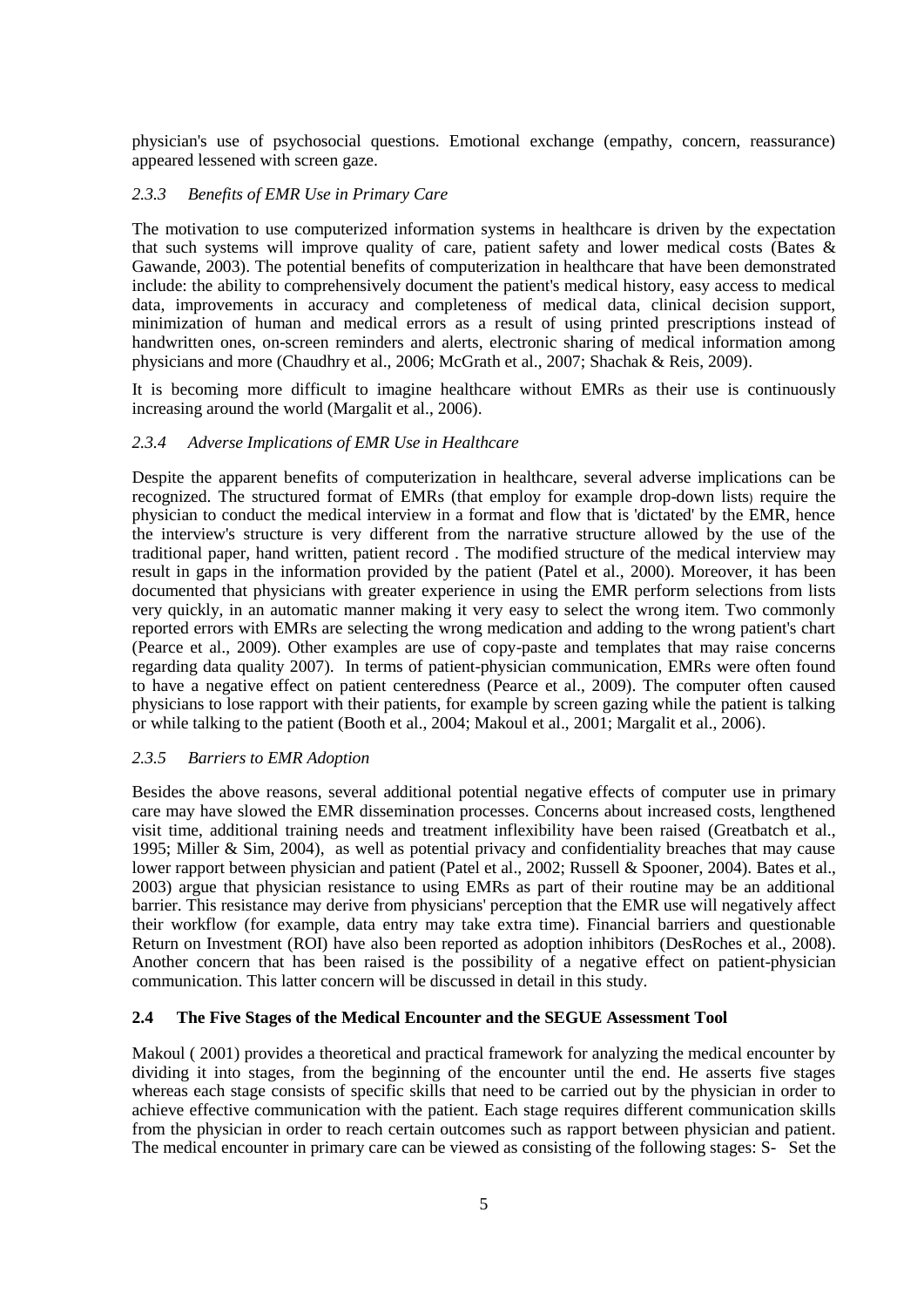stage;  $E$  – Elicit information;  $G$  – Give information;  $U$  – Understand the patients' perspective;  $E$  – End the encounter, that connotes the flow of the medical encounter from beginning to end (see Figure 1). These stages comprise the SEGUE framework. The SEGUE assessment tool suggested by Makoul (2001) is a research based checklist of medical communication tasks. It is the most widely used structure for physician communication skills teaching and assessment in North America (Makoul, 2001). The checklist employs a nominal (yes/no) scale to allow participants and observers to evaluate whether or not a physician accomplishes critical communication tasks. The SEGUE is different from other communication skill assessment tools in that it is task oriented and connotes the general flow of the medical encounter from beginning to end (Makoul, 2001). The task approach preserves the individuality of each physician by allowing him/her to develop their own strategies and skills and respond to patients in a flexible way. For example, the task 'make a personal connection with the patient', can be attained in a variety of equally effective ways, choosing one that best fits the physician's personal style, the patient and the situation.

The SEGUE checklist is accompanied by coding rules and a codebook for assessment and research. Each item in the checklist is coded "yes" if the topic has been covered or if the behavior is carried out at least once during the encounter.

Previous research indicates that a nominal response scale together with clear coding rules and coder training, contributes to very high inter-rater reliability coefficients (Makoul et al., 1995).

However, the SEGUE framework and tool ignore the computer's presence in the exam room and therefore, does not address its effect on the patient-physician communication during the medical encounter. So far, communication assessment tools have not been applied in a computerized setting.



**Figure 1: The SEGUE Framework (Makoul, 2001)**

#### **2.5 Simulations as a Learning Tool**

The use of simulations in medical education dates back centuries (Khan et al., 2011). In the last two decades, the art and science of simulation has progressed rapidly in both technological and educational techniques. The techniques used to educate and train physicians have evolved from pure skills training to facilitation of complex interactions, crisis management, team dynamics, clinical skills and influence of human factors (Khan et al., 2011). Since simulations have been recognized as a well-established educational, learning and research tool, this study will be based on videotaped simulated medical encounters which examine the effect of a computerized environment and EMR use on patientphysician communication in primary care. The simulations that will be analyzed, have been conducted in The Israel Center for Medical Simulation (MSR) at the Chaim Sheba Medical Center, during Nov-Dec 2009 ( pilot) and Aug.-Oct. 2011. MSR has a state-of-the-art capacity to simulate the physical environment of the medical profession as well as a reliable installation of the most commonly used EMR system in Israel- Clicks© by Roshtov (see [www.roshtov.com\)](http://www.roshtov.com/).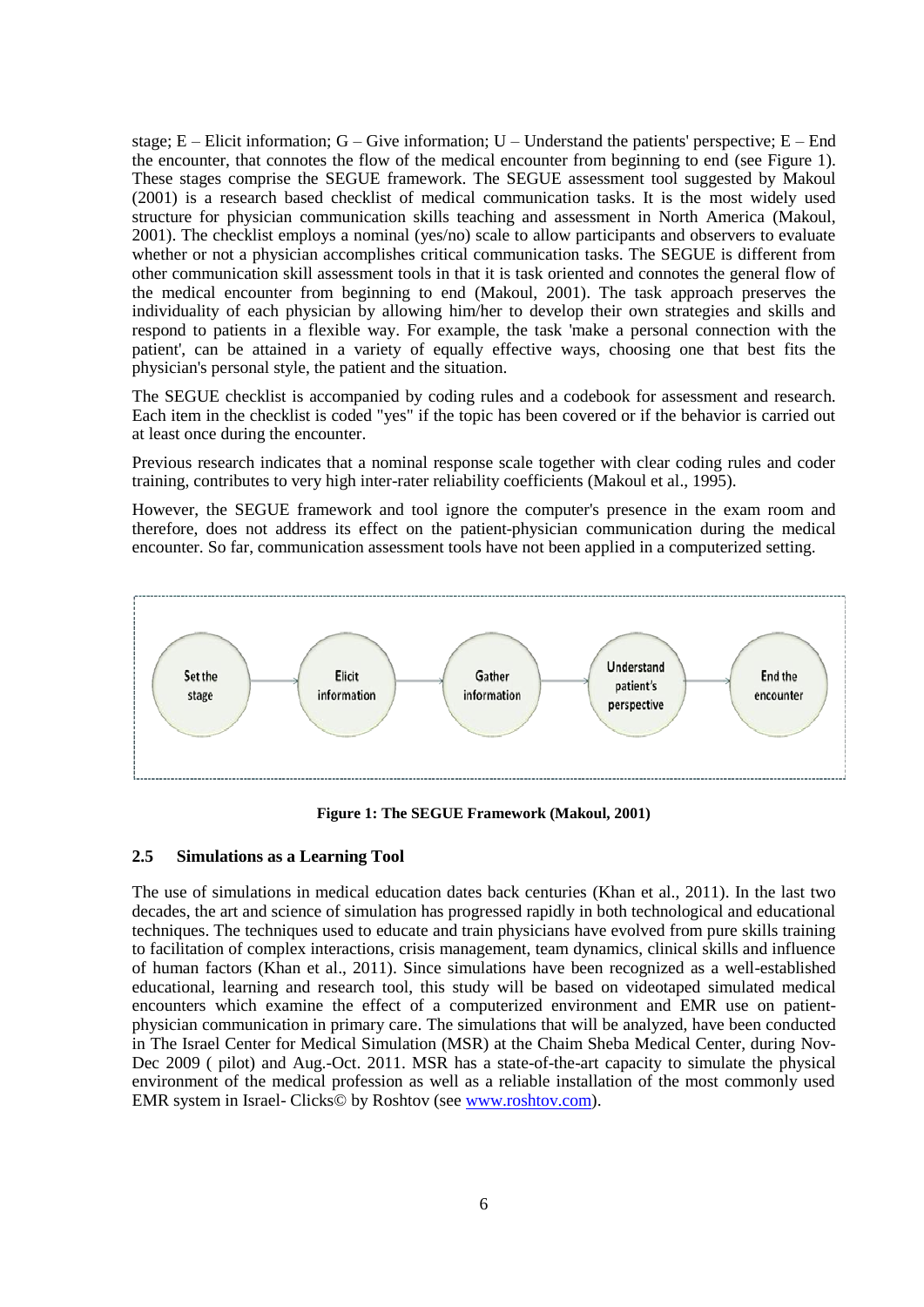# **3 RESEARCH METHODS**

In order to provide a practical solution for incorporating EMRs into primary care, there is a need for a communication skills assessment tool that recognizes the necessary communication skills that are required during EMR use. The development of such a tool will be the result of the completed research work. In the following sections we describe the methods employed to plan, execute and analyze the simulations.

#### **3.1 Simulation Setting and Design**

The simulations setting and design are illustrated in Table 1. The simulations objective was to assess physicians' communication skills during the medical encounter, in an environment in which EMR use is mandatory. This objective, however, was disclosed to the participants only at the end of the project, upon completion of the simulations.

36 residents from the Maccabi Health Services [\(www.maccabi-health.co.il\)](http://www.maccabi-health.co.il/) HMO, in different stages of their residency participated in the study. The design of the simulation was as follows: Each physician participated in a pre-test and post-test simulation and half of the physicians participated in an intervention workshop.

Pre-test: two pre-test sessions (on two different dates). Each pre-test included 3 rounds of simulations (during Aug-Sep., 2011). Each physician participated in 6 simulations, with 6 different scenarios per day.

Intervention: The 36 residents were divided into 2 groups. One group underwent a communication skills workshop which included simulations and feedback. The second group participated in a lecture day on medical informatics, and communication. The intervention workshop (Sep. 2011) included simulations, observation and extensive feedback order to examine its ability to improve on patientphysician communication in a computerized environment.

Post-test: two post-test sessions (on two different dates) were conducted, with each post-test including three rounds of simulations (Sep.-Oct. 2011). Each physician participated in 6 simulations, with 6 different scenarios taken in one day.

The content and process of the workshop emulate the field-tested model developed in MSR and employed in numerous training modules (Reis et al., 2011). These were developed based on the aforementioned model (Shachak, 2009; Shachak et al., 2009), a blueprint of clinical, communicative and technical challenges, and a rigorous year long process. The simulations used for this study included scenarios of real medical cases where patients were played out by specifically trained actors. Each actor received a medical scenario as well as instructions regarding the "patient's" character. For example, a patient that is quiet and introverted, a patient that is outspoken, a patient that is superstitious, a patient that is depressed and reluctant to reveal information, a patient that refuses to take tests and receive medical treatment. Scenarios covered medical topics such as: using the computer for patient education, dealing with a patient that refuses preventive treatment because of religous reasons, revealing the actual reason for the patient's visit, chronic desease management.

Each simulated encounter was built up to examine the physician's ability to communicate with different types of patients and handle different types of medical scenarios while using the computer and EMR. For example, physicians had to deal with pop-ups appearing on the screen while the patient was describing the reason for his visit; managing a situation where the wrong patient's chart appears.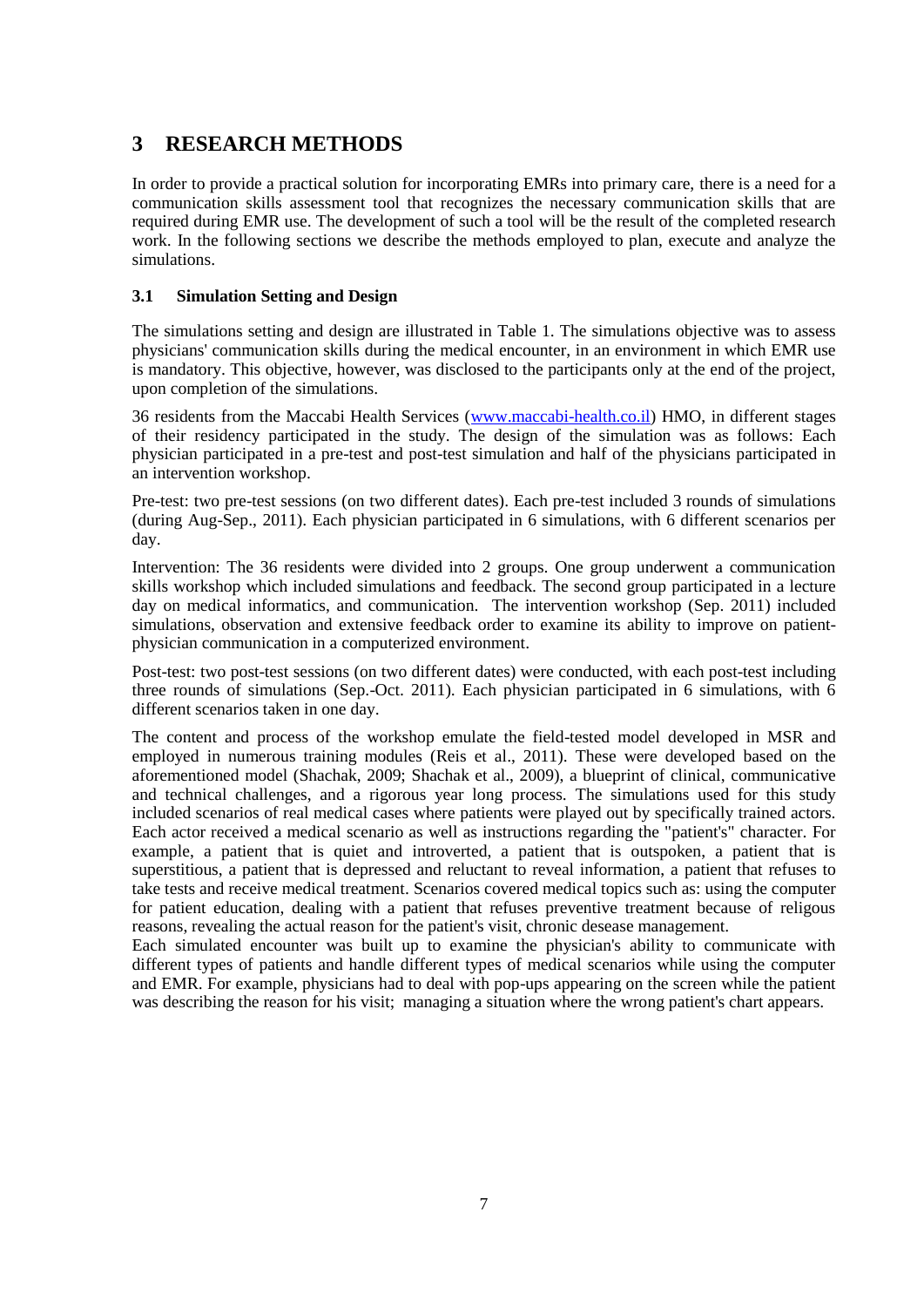#### **Table 1: Simulation Design**

|                                                   | <b>Pre-Test</b>      | <b>Intervention</b>                     | <b>Post-Test</b>     |
|---------------------------------------------------|----------------------|-----------------------------------------|----------------------|
| <b>Content</b>                                    | <b>Simulations</b>   | <b>Communication Skills</b><br>Workshop | <b>Simulations</b>   |
| No. of participants                               | 36                   | 18                                      | 36                   |
| <b>Simulation Rounds</b><br>Per day / No. of days | $3$ rounds $/2$ days | 1 day                                   | $3$ rounds $/2$ days |

#### **3.2 The e-SEGUE Assessment-Tool Development**

As mentioned above, our analysis of the medical encounter is based on the five stages determined by Makoul (2001) in his SEGUE framework: (S - Set the stage; E – Elicit information; G – Give information;  $U$  – Understand the patients' perspective;  $E$  – End the encounter), that connotes the flow of the medical encounter from beginning to end. Makoul developed the SEGUE instrument for assessing physician communication skills throughout the five stages of the medical encounter (Makoul, 2001). The SEGUE instrument, however, ignores the effect of using the EMR during the medical encounter. This existing gap leads to the need to expand the existing SEGUE instrument to evaluate physician communication skills in a computerized environment during the five stages of the medical encounter and across these stages. In order to do so, the completed research will expand the SEGUE assessment tool developed by Makoul (2001) to include items that measure the recommended behaviors during EMR use, based on guidelines provided by Ventres et al. (2006) and Shachak & Reis (2009) as well as a profound literature review.

Interviews with experts in the patient-physician communication field will also be carried out to elicit additional items to be added to the existing SEGUE assessment tool reflecting communication skills that are required during EMR use at the clinics. The new items will be first validated for clarity and relevance, and then added to relevant stages of the medical encounter appearing in the SEGUE instrument. We will refer to the new tool as "e-SEGUE", whereas in addition to items that will be added to the original SEGUE according to relevance for each of the five stages of the medical interview, a new category will also be added to reflect general computer skills that are not necessarily relevant to a particular stage of the medical encounter. The e-SEGUE assessment tool will be used to assess the simulated encounters - video recordings of approximately 450 simulations as one of the means aimed to establish its validity, reliability and differentiation power.

# **4 CONCLUSIONS AND EXPECTED CONTRIBUTIONS**

EMR implementation and use in healthcare and more specifically, in primary care, is continuously growing and therefore, it is important to extend the existing body of knowledge with research on the effects of EMR use on patient-physician communication. Using simulations portraying real-world medical encounters provides an opportunity to assess the effect of EMR use on physician-patient communication in the clinic and a means by which a new communication skills evaluation tool can be tested. Developing and testing such a tool is the objective of this research-in-progress, termed e-SEGUE.

Creating a valid and reliable tool for communication skills assessment in a computerized environment is important as it is required for learning and educational purposes aimed at assessing, scoring and improving physician communication efforts during the medical encounter. Furthermore, the e-SEGUE may also be applicable, perhaps with slight modifications, to various other medical contexts (e.g., hospital setting, and not only primary care).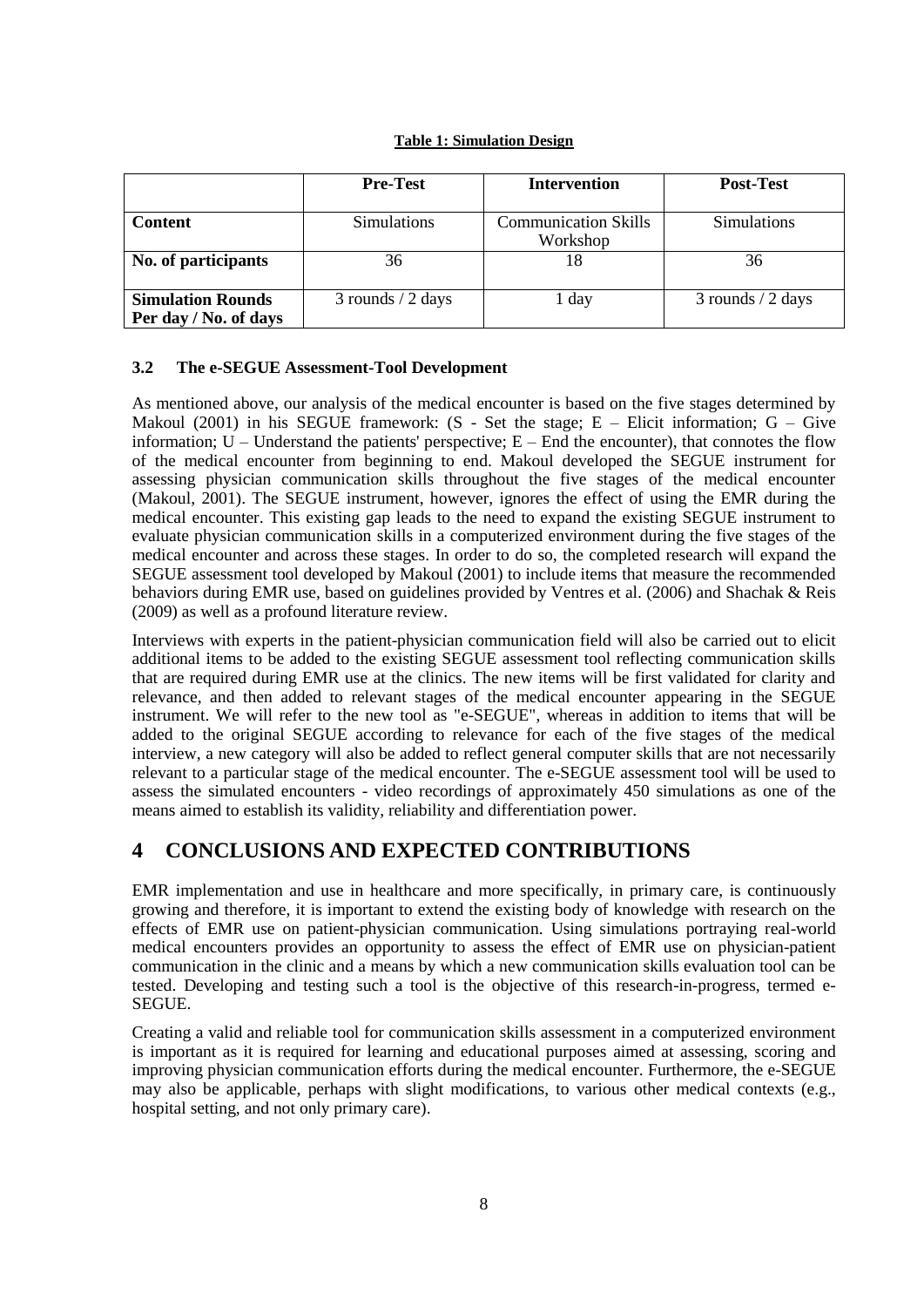#### References

Balint, M. (1961). The doctor, his patient and the illness. Cerebral Palsy Bulletin, 3(4), 395-411.

- Issenberg, B.S., Mcgaghie, W. C., Petrusa, E. R., Gordon, L.D., & Scalese, R. J. (2005). Features and uses of high-fidelity medical simulations that lead to effective learning: A BEME systematic review. Medical Teacher, 27(1), 10-28.
- Bates, D. W., Ebell, M., Gotlieb, E., Zapp, J., & Mullins, H. (2003). A proposal for electronic medical records in US primary care. Journal of the American Medical Informatics Association, 10(1), 1- 10.
- Bates, D. W., & Gawande, A. A. (2003). Improving safety with information technology. New England Journal of Medicine, 348(25), 2526-2534.
- Bird, J., & Cohen-Cole, S. A. (1990). The three-function model of the medical interview: An educational device. Advances in Psychosomatic Medicine, 20, 65-88.
- Booth, N., Robinson, P., & Kohannejad, J. (2004). Identification of high-quality consultation practice in primary care: The effects of computer use on doctor-patient rapport. Informatics in Primary Care, 12(2), 75-83.
- Chaudhry, B., Wang, J., Wu, S., Maglione, M., Mojica, W., Roth, E., et al. (2006). Systematic review: Impact of health information technology on quality, efficiency, and costs of medical care. Annals of Internal Medicine, 144(10), 742-752.
- Cox, M., Irby, D. M., Cooke, M., Irby, D. M., Sullivan, W., & Ludmerer, K. M. (2006). American medical education 100 years after the flexner report. New England Journal of Medicine, 355(13), 1339-1344.
- Cox, M., Irby, D. M., & Epstein, R. M. (2007). Assessment in medical education. New England Journal of Medicine, 356(4), 387-396.
- DesRoches, C. M., Campbell, E. G., Rao, S. R., Donelan, K., Ferris, T. G., Jha, A., et al. (2008). Electronic health records in ambulatory care—a national survey of physicians. New England Journal of Medicine, 359(1), 50-60.
- Engel, G. L. (1977). The need for a new medical model: A challenge for biomedicine. Science, 196(4286), 129.
- Engel, G. L. (1980). The clinical application of the biopsychosocial model. The American Journal of Psychiatry,
- Epstein, R. M., & Hundert, E. M. (2002). Defining and assessing professional competence. Jama, 287(2), 226.
- Epstein, R. M., Campbell, T. L., Cohen-Cole, S. A., McWhinney, I. R., & Smilkstein, G. (1993). Perspectives on patient-doctor communication. The Journal of Family Practice, 37(4), 377-388.
- Frankel, R., Altschuler, A., George, S., Kinsman, J., Jimison, H., Robertson, N. R., et al. (2005). Effects of Exam‐Room computing on Clinician–Patient communication. Journal of General Internal Medicine, 20(8), 677-682.
- Frankel, R. M., & Stein, T. (1999). Getting the most out of the clinical encounter: The four habits model. Perm J, 3(3), 79-88.
- Greatbatch, D., Heath, C., Campion, P., & Luff, P. (1995). How do desk-top computers affect the doctor-patient interaction. Family Practice, 12(1), 32-36.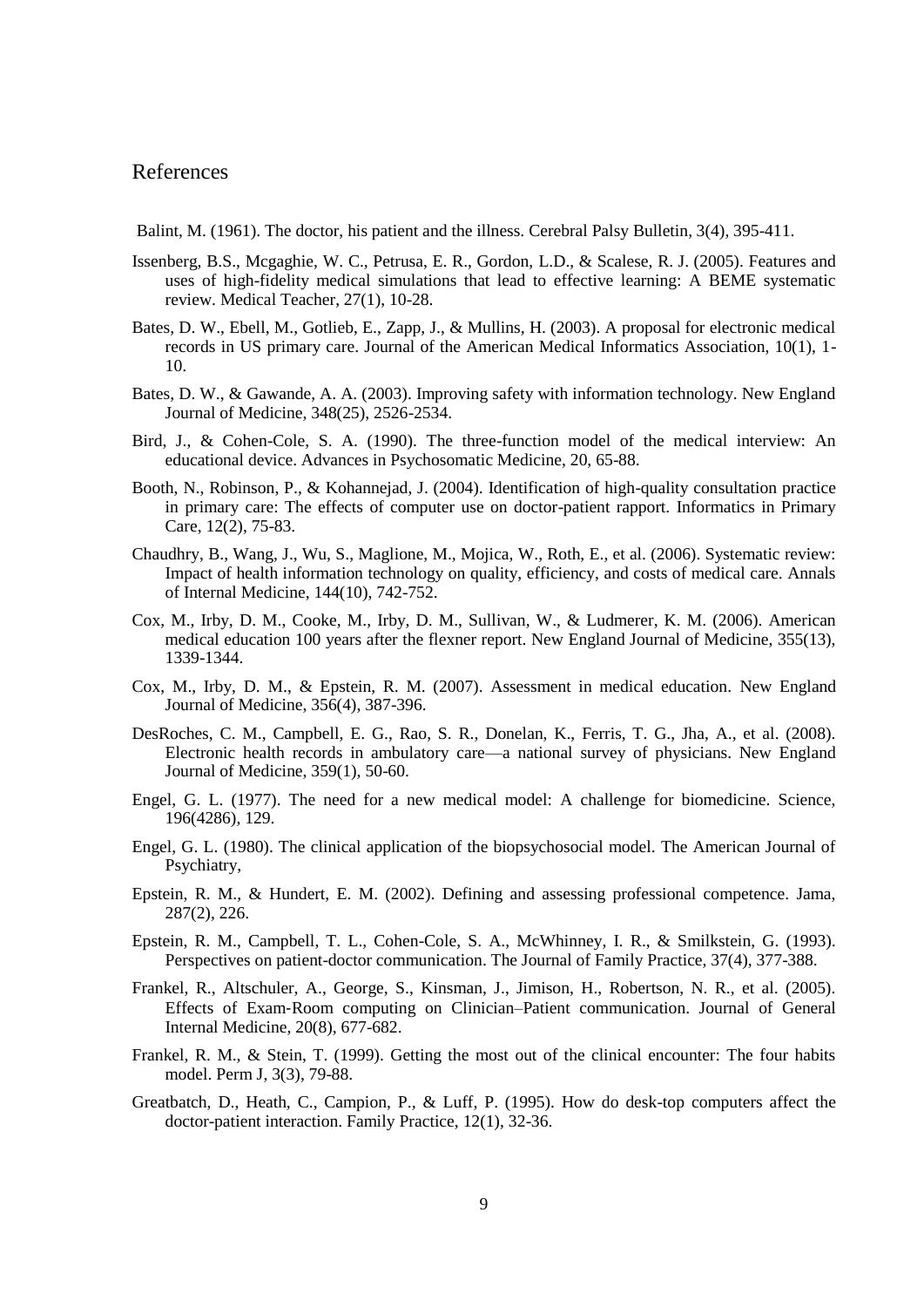- Hall, J. A., & Dornan, M. C. (1988). What patients like about their medical care and how often they are asked: A meta-analysis of the satisfaction literature. Social Science & Medicine, 27(9), 935- 939. doi:10.1016/0277-9536(88)90284-5
- Jha, A. K., Bates, D. W., Jenter, C., Orav, E. J., Zheng, J., Cleary, P., et al. (2009). Electronic health records: Use, barriers and satisfaction among physicians who care for black and hispanic patients. Journal of Evaluation in Clinical Practice, 15(1), 158-163.
- Jha, A. K., DesRoches, C. M., Campbell, E. G., Donelan, K., Rao, S. R., Ferris, T. G., et al. (2009). Use of electronic health records in US hospitals. New England Journal of Medicine, 360(16), 1628-1638.
- Khan, K., Pattison, T., & Sherwood, M. (2011). Simulation in medical education. Medical Teacher, 33(1), 1-3.
- Leung, W. C. (2002). Competency based medical training: Review. BMJ: British Medical Journal, 325(7366), 693.
- Ludwick, D., & Doucette, J. (2009). Adopting electronic medical records in primary care: Lessons learned from health information systems implementation experience in seven countries. International Journal of Medical Informatics, 78(1), 22-31.
- Makoul. (2001). The SEGUE framework for teaching and assessing communication skills. Patient Education and Counseling, 45(1), 23.
- Makoul, G., Arntson, P., & Schofield, T. (1995). Health promotion in primary care: Physician-patient communication and decision making about prescription medications. Social Science & Medicine, 41(9), 1241-1254.
- Makoul, G., Curry, R. H., & Tang, P. C. (2001). The use of electronic medical records. British Medical Journal, 8(6), 610-615.
- Margalit, R. S., Roter, D., Dunevant, M. A., Larson, S., & Reis, S. (2006). Electronic medical record use and physician-patient communication: An observational study of israeli primary care encounters. Patient Education and Counseling, 61(1), 134-141.
- McGrath, J. M., Arar, N. H., & Pugh, J. A. (2007). The influence of electronic medical record usage on nonverbal communication in the medical interview. Health Informatics Journal, 13(2), 105- 118.
- McWhinney, I. (1989). The need for a transformed clinical method. Communicating with Medical Patients, 9, 25-40.
- Mead, N., Bower, P., & Hann, M. (2002). The impact of general practitioners' patient-centredness on patients' post-consultation satisfaction and enablement. Social Science & Medicine, 55(2), 283- 299.
- Miller, R. H., & Sim, I. (2004). Physicians' use of electronic medical records: Barriers and solutions. Health Affairs, 23(2), 116-126.
- Patel, V. L., Arocha, J. F., & Kushniruk, A. W. (2002). Patients' and physicians' understanding of health and biomedical concepts: Relationship to the design of EMR systems. Journal of Biomedical Informatics, 35(1), 8-16.
- Patel, V. L., Kushniruk, A. W., Yang, S., & Yale, J. F. (2000). Impact of a computer-based patient record system on data collection, knowledge organization, and reasoning. British Medical Journal, 7(6), 569-585.
- Pearce, C., Walker, H., & O'Shea, C. (2008). A visual study of computers on doctors' desks. Informatics in Primary Care, 16(2), 111-117.
- Pearce, C., Dwan, K., Arnold, M., Phillips, C., & Trumble, S. (2009). Doctor, patient and computer--A framework for the new consultation. International Journal of Medical Informatics, 78(1), 32-38.